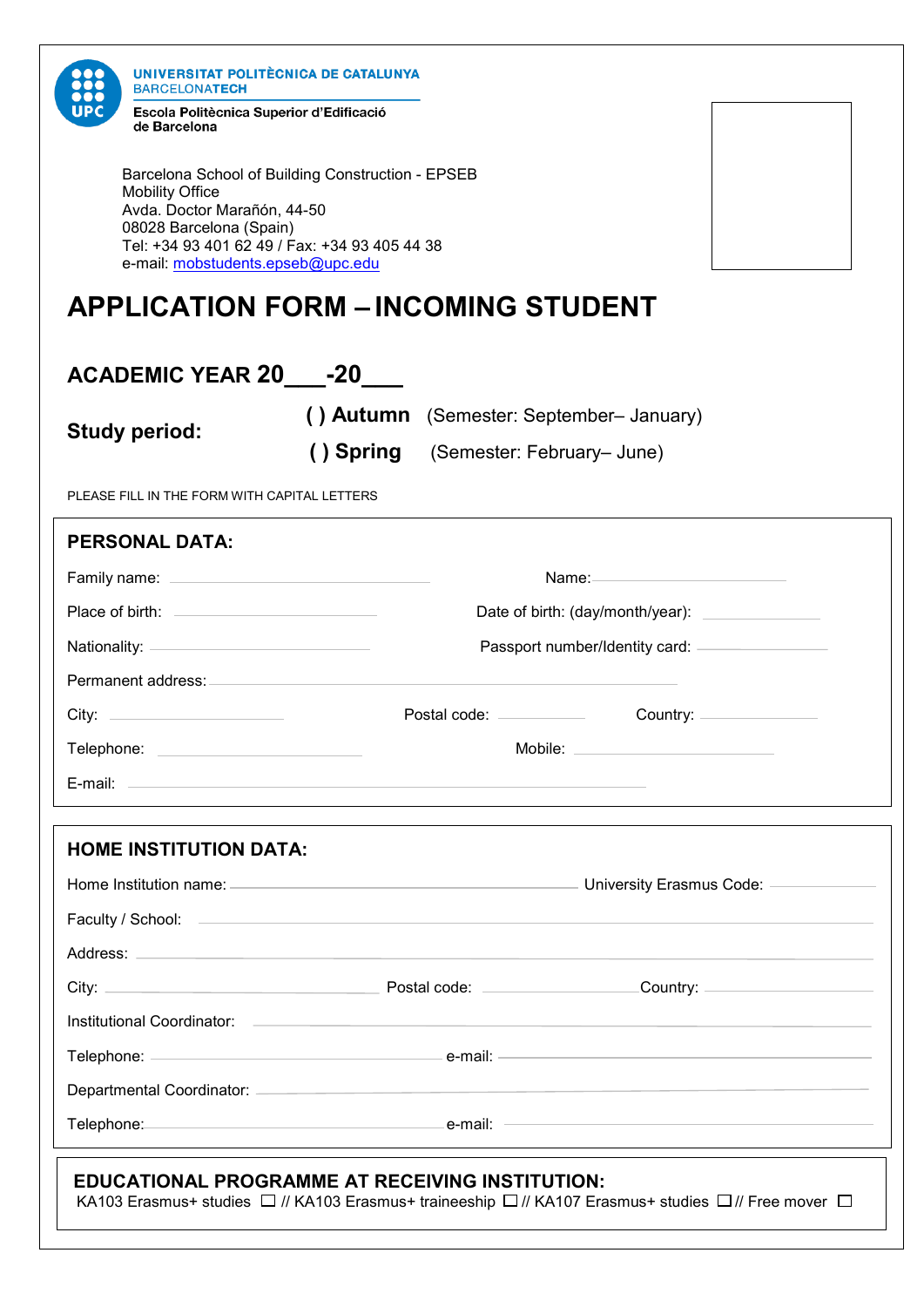| PERSON TO CONTACT IN CASE OF EMERGENCY                                                                                                         |                                                                                                                                                                                                                                                                                 |                                                                                                                       |                                 |  |  |  |
|------------------------------------------------------------------------------------------------------------------------------------------------|---------------------------------------------------------------------------------------------------------------------------------------------------------------------------------------------------------------------------------------------------------------------------------|-----------------------------------------------------------------------------------------------------------------------|---------------------------------|--|--|--|
|                                                                                                                                                |                                                                                                                                                                                                                                                                                 |                                                                                                                       |                                 |  |  |  |
|                                                                                                                                                |                                                                                                                                                                                                                                                                                 |                                                                                                                       |                                 |  |  |  |
|                                                                                                                                                |                                                                                                                                                                                                                                                                                 |                                                                                                                       |                                 |  |  |  |
|                                                                                                                                                |                                                                                                                                                                                                                                                                                 |                                                                                                                       | City: Current Country: Country: |  |  |  |
|                                                                                                                                                |                                                                                                                                                                                                                                                                                 |                                                                                                                       |                                 |  |  |  |
|                                                                                                                                                |                                                                                                                                                                                                                                                                                 |                                                                                                                       |                                 |  |  |  |
|                                                                                                                                                |                                                                                                                                                                                                                                                                                 | <u> 1989 - Johann Stoff, deutscher Stoff, der Stoff, der Stoff, der Stoff, der Stoff, der Stoff, der Stoff, der S</u> |                                 |  |  |  |
| Briefly state the reasons why you wish to study abroad:                                                                                        |                                                                                                                                                                                                                                                                                 |                                                                                                                       |                                 |  |  |  |
|                                                                                                                                                |                                                                                                                                                                                                                                                                                 |                                                                                                                       |                                 |  |  |  |
|                                                                                                                                                |                                                                                                                                                                                                                                                                                 |                                                                                                                       |                                 |  |  |  |
|                                                                                                                                                |                                                                                                                                                                                                                                                                                 |                                                                                                                       |                                 |  |  |  |
|                                                                                                                                                |                                                                                                                                                                                                                                                                                 |                                                                                                                       |                                 |  |  |  |
| <b>LANGUAGE COMPETENCE:</b>                                                                                                                    |                                                                                                                                                                                                                                                                                 |                                                                                                                       |                                 |  |  |  |
|                                                                                                                                                | Native language: National Property of the Matinese Contract of the Matinese Contract of the Matinese Contract of the Matinese Contract of the Matinese Contract of the Matinese Contract of the Matinese Contract of the Matin<br>Language instruction at your home University: |                                                                                                                       |                                 |  |  |  |
| Other languages:                                                                                                                               | Advanced                                                                                                                                                                                                                                                                        | Intermediate                                                                                                          | Elementary                      |  |  |  |
| Spanish                                                                                                                                        | $\Box$                                                                                                                                                                                                                                                                          | □                                                                                                                     | $\Box$                          |  |  |  |
| Catalan                                                                                                                                        | □                                                                                                                                                                                                                                                                               | □                                                                                                                     | □                               |  |  |  |
| English                                                                                                                                        | □                                                                                                                                                                                                                                                                               | □                                                                                                                     | □                               |  |  |  |
|                                                                                                                                                | □                                                                                                                                                                                                                                                                               | □                                                                                                                     | $\Box$                          |  |  |  |
|                                                                                                                                                |                                                                                                                                                                                                                                                                                 |                                                                                                                       |                                 |  |  |  |
|                                                                                                                                                |                                                                                                                                                                                                                                                                                 |                                                                                                                       |                                 |  |  |  |
|                                                                                                                                                |                                                                                                                                                                                                                                                                                 |                                                                                                                       |                                 |  |  |  |
|                                                                                                                                                |                                                                                                                                                                                                                                                                                 |                                                                                                                       |                                 |  |  |  |
| <b>RECEIVING INSTITUTION:</b><br>SCHOOL OF BUILDING CONSTRUCTION OF BARCELONA.                                                                 |                                                                                                                                                                                                                                                                                 |                                                                                                                       |                                 |  |  |  |
| We hereby acknowledge receipt the application form, the Preliminary Learning Agreement and the candidate's<br>Transcript of Records, resolves: |                                                                                                                                                                                                                                                                                 |                                                                                                                       |                                 |  |  |  |
|                                                                                                                                                |                                                                                                                                                                                                                                                                                 |                                                                                                                       |                                 |  |  |  |
| $\Box$<br>The candidate is provisionally accepted at our Institution                                                                           |                                                                                                                                                                                                                                                                                 |                                                                                                                       |                                 |  |  |  |
| □<br>The candidate is not accepted at our Institution                                                                                          |                                                                                                                                                                                                                                                                                 |                                                                                                                       |                                 |  |  |  |
|                                                                                                                                                |                                                                                                                                                                                                                                                                                 |                                                                                                                       | Laia Haurie Ibarra              |  |  |  |
|                                                                                                                                                |                                                                                                                                                                                                                                                                                 |                                                                                                                       | Institutional Coordinator       |  |  |  |
|                                                                                                                                                |                                                                                                                                                                                                                                                                                 |                                                                                                                       |                                 |  |  |  |
|                                                                                                                                                |                                                                                                                                                                                                                                                                                 |                                                                                                                       | Signature:                      |  |  |  |
|                                                                                                                                                |                                                                                                                                                                                                                                                                                 |                                                                                                                       |                                 |  |  |  |
|                                                                                                                                                |                                                                                                                                                                                                                                                                                 |                                                                                                                       |                                 |  |  |  |